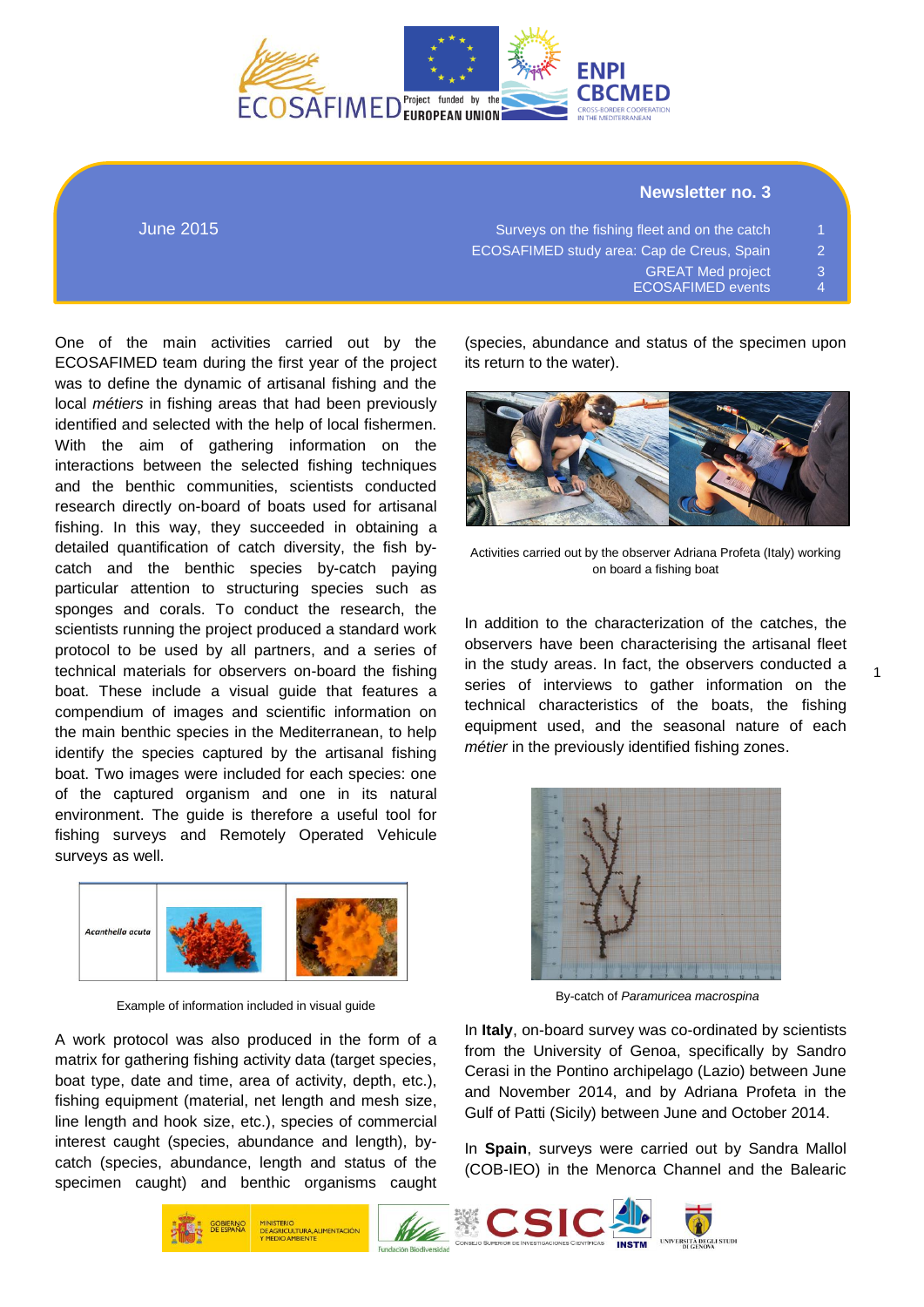

Islands in July 2014, and by Anabel Muñoz (ICM-CSIC) in the Cap de Creus in September 2014 on board the boat Goga.

In **Tunisia**, interviews with fishermen were conducted between May and June 2014. However, due to technical difficulties and unfavourable weather conditions, on-board surveys with fishermen have been postponed and were scheduled for spring 2015.

More than a hundred fishermen were interviewed and more than 10,000 by-catch species were studied. With these interviews the ECOSAFIMED team acquired broad knowledge about the most important characteristics of the artisanal fleets, such as the seasonal nature of the *métiers*, the percentage of the artisanal fleet that operates in each *métier* and about the identification of the main fishing techniques and their characteristics. Furthermore, the catch data are currently being processed, and this will enable a quantitative assessment on the impact of each fishing technique on the by-catch of benthic species.



Collaboration with fishermen during the research

The involvement of local fishermen and the community as a whole is a key factor in this project, from the initial data-gathering phases to drawing up the management recommendations at the end of the project. Local fishermen have been informed of the objectives and activities of the project, and their support and collaboration during field activities have been fundamental to the success of the scientific research.

### **ECOSAFIMED study area: Cap of Creus, Spain**

The choice regarding the study areas was the first key step for the assessment of the impact of artisanal fisheries in the three ENPI regions preselected by the ECOSAFIMED Project. In Spain, one of the selected areas was Cape of Creus. As a matter of fact, this area hosts an outstanding diversity of marine benthic habitats containing valuable and vulnerable ecosystem components as it had been widely identified in previous researches.

The littoral region of the Cape of Creus is located at the easternmost part of the Iberian Peninsula and it was the first marine-terrestrial nature park to be declared in Catalonia. With its four marine reserves, fishing is at present banned in all the area of this nature park except for one tiny zone which does not affect the spatial fishing effort distribution.



Panoramic view of Cap de Creus

A total of eight areas have been classified as free trawl zones in the Cape of Creus. Thanks to the information provided by local fishermen, five areas were selected for the study.

#### *Ecosystems*

Recent research in Mediterranean submarine canyons close to the Cape of Creus coast revealed the existence of rich habitats with a high degree of endemism, indicating that these biodiversity hotspots might play an important role in providing portions of migration routes and nurseries.

Nevertheless, vulnerable ecosystem components were found in Cape of Creus: complex niches and habitats, such as rocky bottoms covered by coralligenous

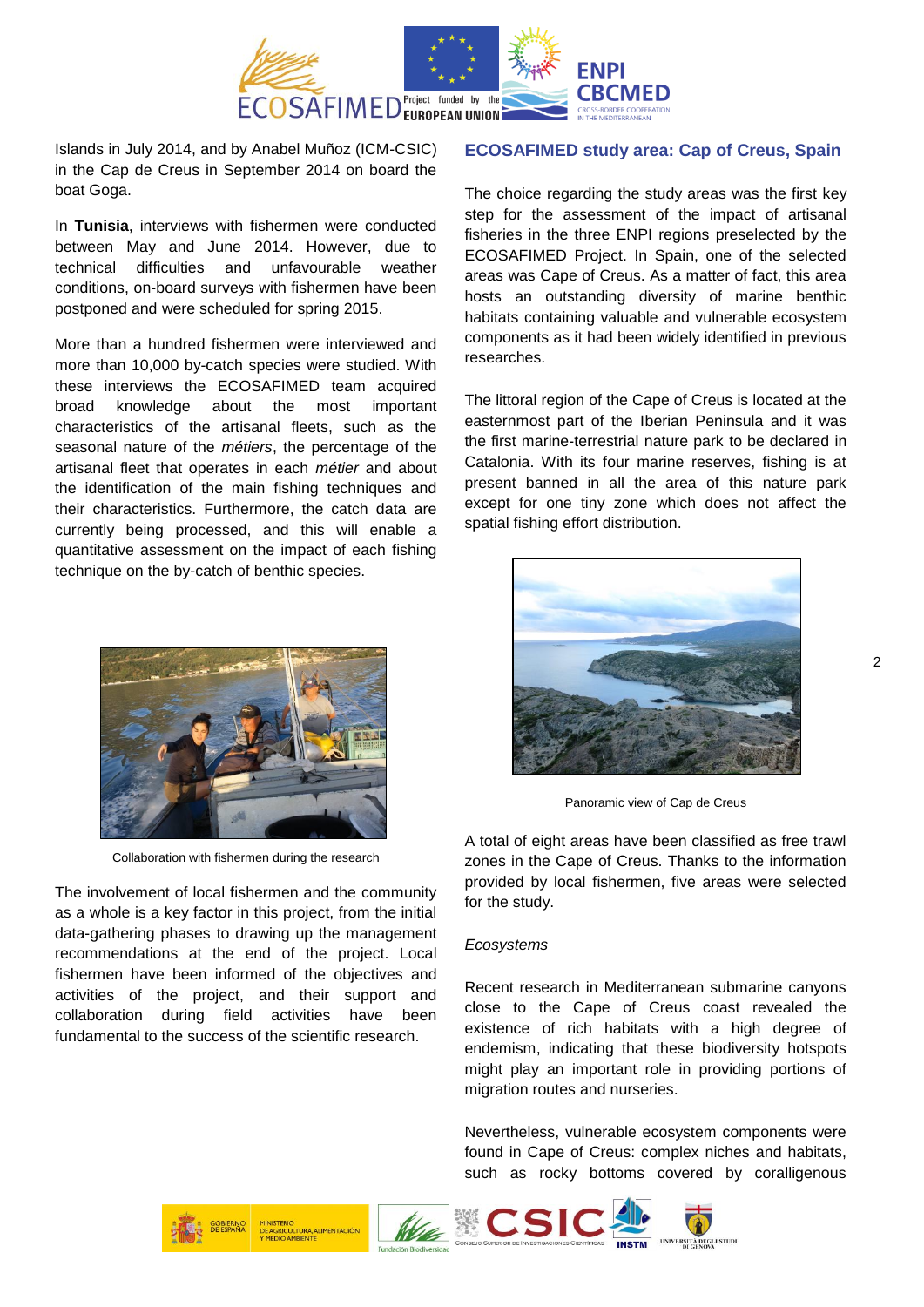

communities, and maërl beds on top of muddy or sandy detritic environments.

In shallower environments, benthic communities are also composed by seabeds such as *posidonia* and/or algae, all of which increase the diversity of sessile species.

The presence of a submarine canyon in the area increases the ecological importance of the entire region. Plankton and benthic communities in the canyon benefit from the high concentration of particles as a consequence of strong current regimes. Therefore the presence of fish, seabird and cetacean species which use it as feeding ground increases. Cold-water corals provide a suitable habitat for juveniles and larvae of several fish species, some of which with high commercial value, consequently acting as a refuge from fishing pressure and allowing the recovery of depleted stocks.

### *Fishing activities*

Most of the artisanal fleet in the Cape of Creus is composed by vessels between 6 and 12 meters length. The number of artisanal fishermen fishing in this region (which includes 4 ports) is 34 vessels, with a total number of 78 fishermen, 45% of them usually fishing in the area of the natural park.

Vessels whose main harbour is Roses show a higher number of *métiers*, as they may exploit the wide sandy bay and the Gulf of Roses, while the other ports work mainly in rocky bottoms.



Boats in Cap de Creus

# **Co-operation with the GREAT Med project: improving knowledge for greater security in the Mediterranean**

The ECOSAFIMED project has established contact with other EU Projects within the scope of the ENPI CBC Mediterranean Sea Basin Programme 2007/2013, such as the Great Med Project, so as to capitalize results and exchange information.

The GREAT Med Project was submitted by the Sapienza University of Rome, which is the leading institution of this project belonging to the  $2^{nd}$  Call for Proposals for standard projects of the "ENPI CBC Mediterranean Sea Basin Programme 2007/2013".

Being 90% financed from its total budget –which rises up to around 2 million Euros–, the project involves 4 countries and 6 partners: the Sapienza University of Rome (Italy); the Aix-Marseille University Mediterranean Institute of Marine and Terrestrial Biodiversity & Ecology (France); the American University of Beirut (Lebanon); the National Research Council of Lebanon (Lebanon); the University of Sfax - BIOECOS - MA Unit (Tunisia); and Saint Joseph' University-Lab. Genomic Characterization of Plants (Lebanon).



GREAT Med project staff

The Italian Ministry of Environment, the Italian Ministry of Education, University and Research, the Federation of Arab Scientific Research Councils, and the UNEP-MAP Priority Actions Programme Regional Activity Centre of the Mediterranean Action Plan are involved as associates.

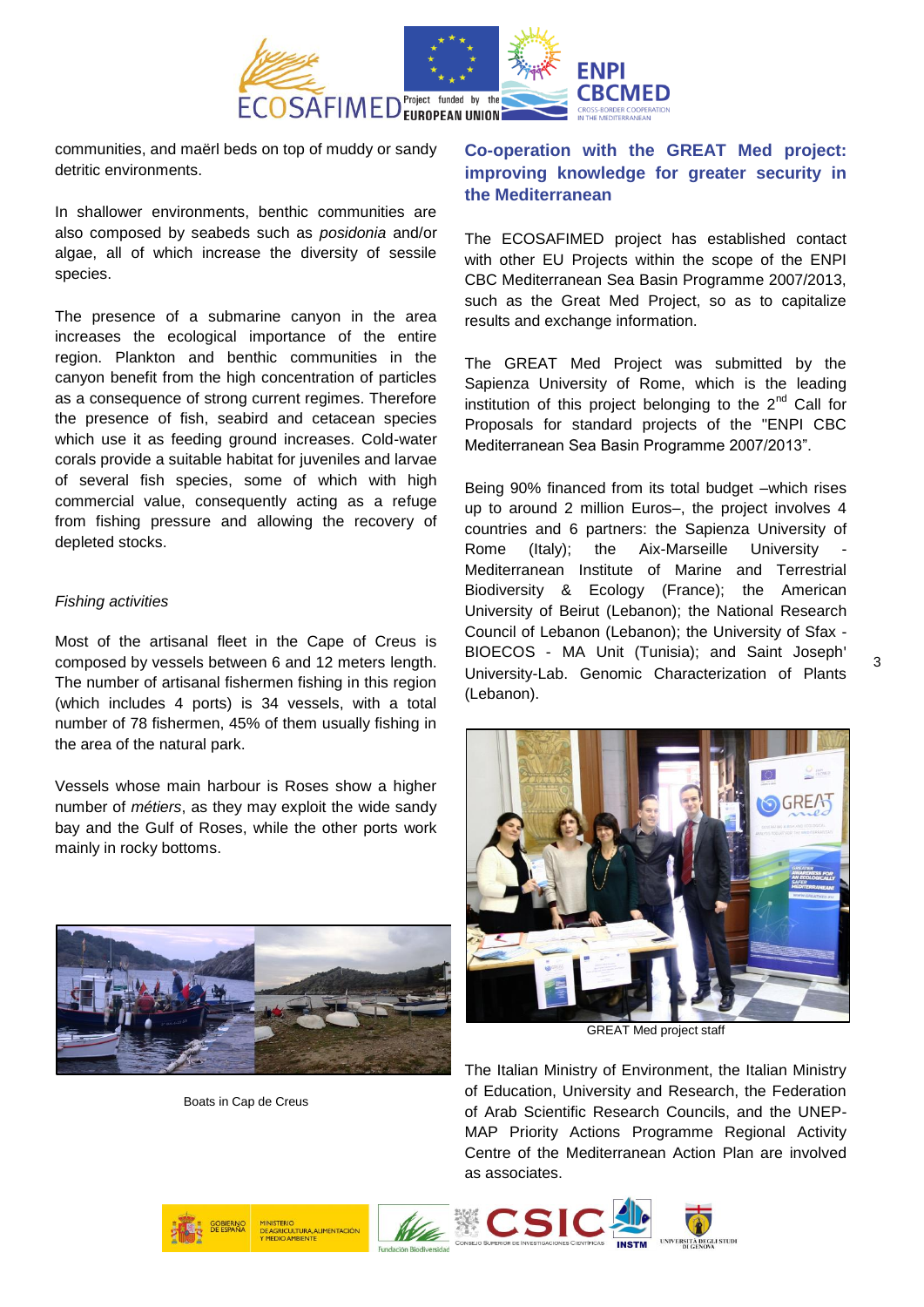

This project deals with some crucial issues regarding biodiversity conservation, management and monitoring of the Mediterranean coasts, and it is being developed through five case studies located in different areas: the Gulf of Cagliari (Italy), the coastal area of Provence (France), the coastal areas around Byblos and Beirut (Lebanon), and the Gulf of Gabes (Tunisia).

GREAT Med focuses in particular on the design and implementation of an integrated strategy based on ecological indicators and risk analysis. The objectives of the programme are:

To create a network of European and Mediterranean Partner institutions and administrations.

- To develop a specific toolkit for assessing plant diversity at species and community levels, and its vulnerability to potential risks concerning oil and HNS (Hazardous and Noxious Substances) spills, urbanization and tourism pressures.

- To compile and disseminate guidelines and best practices for integrated coastal management.



GREAT Med project field work

In autumn 2014, 5 regional involvement events (one for each study area) were organised in order to introduce the project to local stakeholders and to ensure that their perspectives and demands were properly taken into account from an early stage. More recently, in March 2015, a Mid Term Conference was held in Rome to present the methodological procedure shared by all partners showing preliminary results on the biodiversity assessment of the coastal sites based on floristic and habitat indicators and on models simulating the effects of potential oil and HNS spills.

Activities in the next month will especially focus on the development and application of the integrated toolkit, which will include:

risk indices and thematic maps for all study areas;

- a GIS database of environmental and risk data layers, which will represent the spatial reference framework for monitoring projects and management activities;

- and, finally, guidelines for eco-friendly infrastructure design and for *ex-situ* and *in-situ* conservation of vulnerable plant species and communities, to help sustainable development in coastal areas.

More information on the project can be found at: **[www.greatmed.eu](http://www.greatmed.eu/)**, on Facebook (GREAT Med) and on Twitter **[@GREATMedProject](https://twitter.com/GREATMedProject)**

# **ECOSAFIMED events**

### **Informative sessions in the Balearic Islands (Spain)**

As it has been done in Tunisia and Italy, informative sessions in the Balearic Islands about the project ECOSAFIMED were held in May this year precisely in Mahon, Fornells, Ciutadella and Cala Rajada (Spain). Organised by the [Spanish Research Council -](http://www.icm.csic.es/) Institute [of Marine Sciences,](http://www.icm.csic.es/) David Diaz, the scientific coordinator of the ECOSAFIMED project, introduced the project and its preliminary results to local fishermen. The final aim of this seminar was to ensure the maintenance of responsible fishing practices compatible with the good environmental status of the benthic communities.



Informative session in Mahon (Spain). May  $13<sup>th</sup>$  2015



4